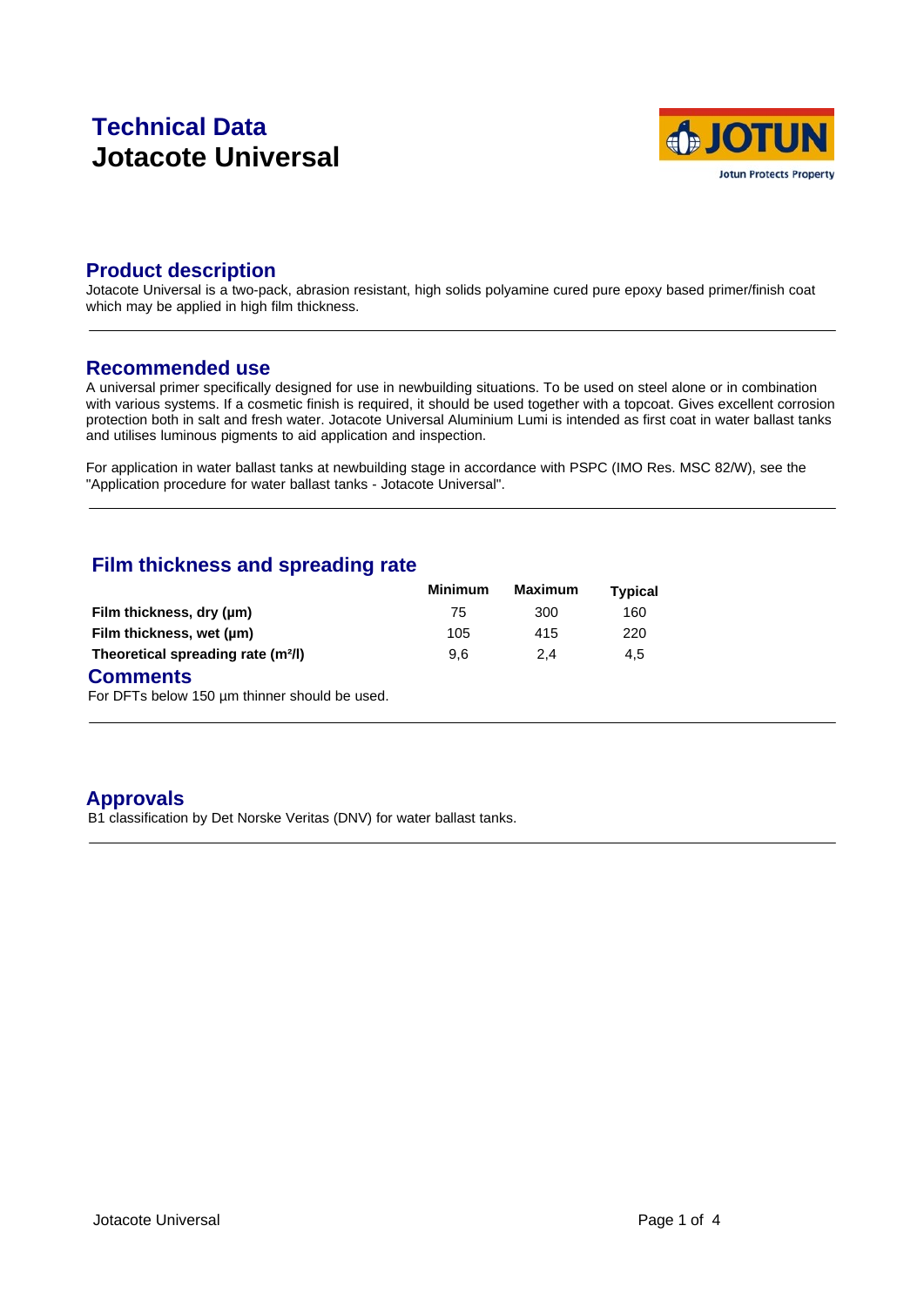### **Physical properties**

| <b>Colour</b>                                    | Aluminium and aluminium red toned, Aluminium Lumi, Buff, Grey, Red                    |
|--------------------------------------------------|---------------------------------------------------------------------------------------|
| Solids (vol %)*                                  | $72 \pm 2$                                                                            |
| <b>Flash point</b>                               | $35^{\circ}$ C ± 2 (Setaflash)                                                        |
| <b>VOC</b>                                       | 2,17 lbs/gal (260 gms/ltr) USA-EPA Method 24<br>240 gms/ltr UK-PG6/23(97). Appendix 3 |
| <b>Gloss</b>                                     | Semigloss                                                                             |
| <b>Gloss retention</b>                           | Fair                                                                                  |
| Water resistance                                 | Excellent                                                                             |
| <b>Abrasion resistance</b>                       | Very good                                                                             |
| <b>Solvent resistance</b>                        | Excellent                                                                             |
| <b>Chemical resistance</b>                       | Excellent                                                                             |
| <b>Flexibility</b>                               | Good                                                                                  |
| <b>Compatibility with</b><br>cathodic protection | Very good                                                                             |
| *Measured according to ISO 3233:1998 (E)         |                                                                                       |

Hong Kong rules: Category of paints - Other vessel coatings; VOC 260 gms/ltr HK EPD method (Ready to use); Exempt compound - N/A; Specific gravity: 1.33 kg/ltr (A+B); Both VOC and Specific gravity values provided are typical values, subject to changes when different colour involved.

## **Surface preparation**

All surfaces should be clean, dry and free from contamination. The surface should be assessed and treated in accordance with ISO 8504.

#### **Bare steel**

Cleanliness: Blast-cleaning to Sa 2½ (ISO-8501-1:2007). Power tool cleaning to min. St 2 (ISO 8501-1:2007) may be acceptable, subject to exposure conditions.

#### **Shopprimed steel**

Clean, dry and undamaged approved shopprimer.

#### **Coated surfaces** Clean, dry and undamaged compatible primer. Please contact your local Jotun office for more information.

#### **Other surfaces**

The coating may be used on other substrates. Please contact your local Jotun office for more information.

### **Condition during application**

The coating could be applied down to -15°C surface temperature. Temperature of the substrate should be minimum 3°C above the dew point of the air, temperature and relative humidity measured in the vicinity of the substrate. Good ventilation is required in confined areas to ensure proper drying and curing. Do not use heated air until the solvents have evaporated from the paint film to avoid surface drying and solvent entrapment. The coating should not be exposed to oil, chemicals or mechanical stress until cured. During application and the initial drying of the coating, the coating should not be exposed to high humidity as this can result in loss of gloss.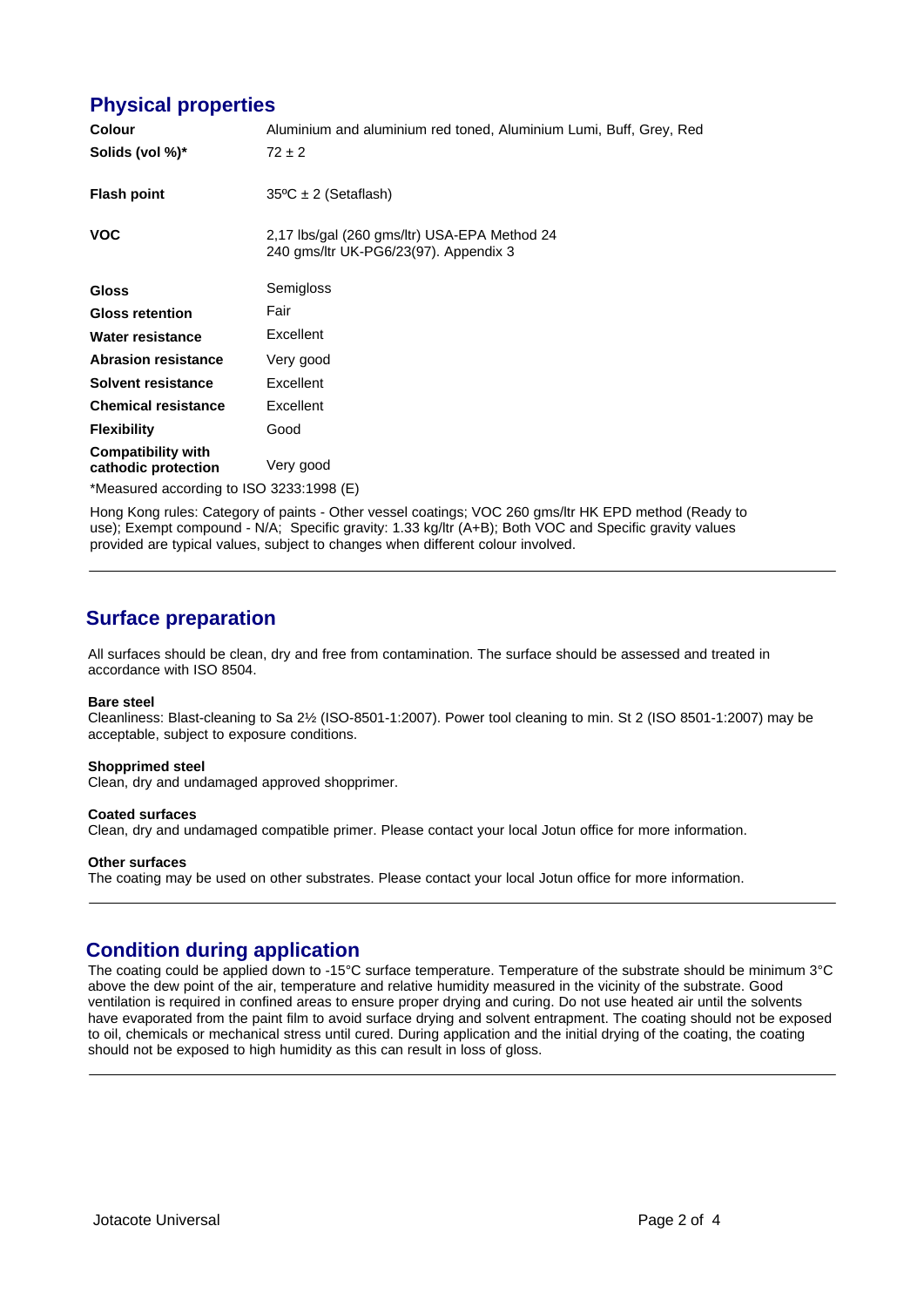# **Application methods**

**Spray** Use airless spray **Brush** Recommended for stripe coating and small areas, care must be taken to achieve the specified dry film thickness. **Roller** May be used for small areas but not recommended for first primer coat, however when using roller application care must be taken to apply sufficient material in order to achieve the specified dry film thickness.

# **Application data**

| Mixing ratio (volume)      | 3:1                                                                                                      |
|----------------------------|----------------------------------------------------------------------------------------------------------|
| <b>Mixing</b>              | 3 parts Comp. A (base) to be mixed thoroughly with 1 part Jotacote Universal,<br>Comp. B (curing agent). |
| Induction time             | 10 minutes.                                                                                              |
| Pot life (23°C)            | 1 <sup>1/2</sup> hours (reduced at higher temperatures)                                                  |
| <b>Thinner/Cleaner</b>     | Jotun Thinner No. 17                                                                                     |
| Guiding data airless spray |                                                                                                          |
| Pressure at nozzle         | 15 MPa (150 kp/cm <sup>2</sup> , 2100 psi)                                                               |
| <b>Nozzle tip</b>          | $0.43 - 0.79$ mm $(0.017 - 0.031")$                                                                      |
| Spray angle                | $40-80^\circ$                                                                                            |
| <b>Filter</b>              | Check to ensure that filters are clean.                                                                  |

# **Drying time**

Drying times are generally related to air circulation, temperature, film thickness and number of coats, and will be affected correspondingly. The figures given in the table are typical with:

- Good ventilation (Outdoor exposure or free circulation of air)
- \* Typical film thickness
- \* One coat on top of inert substrate

| Substrate temperature               | $-10^{\circ}$ C | $0^{\circ}$ C   | $10^{\circ}$ C | $23^{\circ}$ C | $40^{\circ}$ C |  |
|-------------------------------------|-----------------|-----------------|----------------|----------------|----------------|--|
| Surface dry                         | 36 h            | 14 h            | 5 h            | 2.5h           | 1 h            |  |
| Through dry $1$                     | 4 d             | 30 h            | 10h            | 5 h            | 2 <sub>h</sub> |  |
| <b>Cured</b>                        |                 | 21 <sub>d</sub> | 10d            | 7 d            | 3 d            |  |
| Dry to recoat, minimum <sup>2</sup> | 42 h            | 18h             | 7 h            | 4 h            | 2 <sub>h</sub> |  |
| Dry to recoat, maximum 3            |                 |                 |                |                |                |  |
| Substrate temperature               | $-5^{\circ}$ C  | $5^{\circ}$ C   |                |                |                |  |
| <b>Surface dry</b>                  | 20 <sub>h</sub> | 8 h             |                |                |                |  |
| Through dry 1                       | 48 h            | 16 h            |                |                |                |  |
| <b>Cured</b>                        |                 | 14 d            |                |                |                |  |
| Dry to recoat, minimum <sup>2</sup> | 24 h            | 10h             |                |                |                |  |
| Dry to recoat, maximum 3            |                 |                 |                |                |                |  |

1. The earliest time that it is possible to exert mechanical strain on the coating, i.e. walk on to recoat.